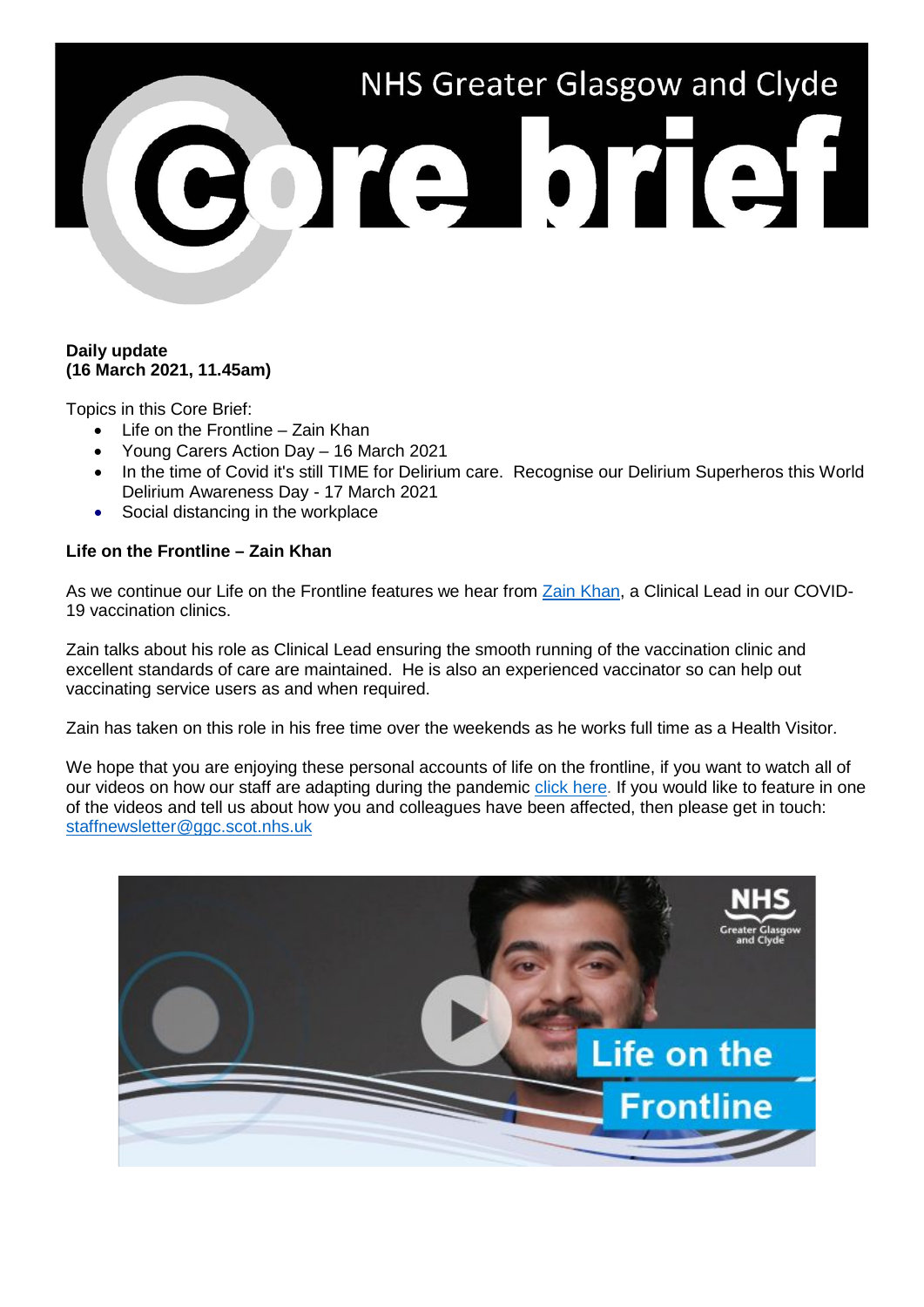# **Young Carers Action Day – 16 March 2021**

The theme of this year's [Young Carers Action Day](https://carers.org/young-carers-action-day-2021/young-carers-action-day-2021) is "Protecting Young Carers' Futures" and hopes to shine a light on the incredible skills young people develop through helping to support others, such as resilience, organisation and compassion.

This year has been particularly hard for young carers who have had to cope with the everyday challenges of lockdown such as online schooling and restriction on seeing friends and family, as well as continuing to provide care to those they support and dealing with the stress and worry that they or a loved one might get ill.

It is important for young carers to feel supported throughout their life and given the same opportunities as their peers. Local carer services can provide respite for young carers, as well as helping them to acknowledge their own strengths and begin to think and plan for the future, whether that is further education or starting off in the workplace.

If you know or work with any young person who you think might be a young carer please encourage them to link with local carer support services where they can get further support to help them in their role. Anyone can call 0141 353 6504 or find [local centre details](https://www.nhsggc.org.uk/your-health/health-services/carers/contact-us/local-services/) online to either self-refer or refer someone they know.

### **In the time of Covid it's still TIME for Delirium care.**

#### **Recognise our Delirium Superheroes this World Delirium Awareness Day - 17 March 2021**

Do you have a colleague who understands and champions delirium care? Someone who shows great skill or compassion in their interactions or who goes out of their way to be helpful to someone with or at risk of delirium?

![](_page_1_Picture_8.jpeg)

Recognise your Delirium Superheroes with a Delirium GREAT-ix for World Delirium Awareness Day 17th March 2021

Throughout the COVID pandemic we've seen more delirium than ever but despite the extreme challenges the ongoing improvements in culture and care for delirium have continued. We want to learn from this excellence and use it to improve ongoing care and morale as it is important to remember that prevention is often better than cure.

This #WDAD2021 we want you to nominate your colleagues using **Delirium GREAT-ix** to say thank you to our Delirium Superheroes and to share great practice.

To nominate please email [GRIGreat-ix@ggc.scot.nhs.uk](mailto:GRIGreat-ix@ggc.scot.nhs.uk) (find us under Great-Ix on the NHSGGC Global Address List) by Wednesday 17 March with Delirium as the subject. Tell us who you are nominating (Job title and area/contact details if possible) and why - this is for all staff, clinical and nonclinical. Please remember to give enough detail to let us thank them and to learn from the encounter.

A presentation called "In the time of Covid-19 it's still TIME for delirium care" – is available on StaffNet: <http://www.staffnet.ggc.scot.nhs.uk/Acute/Dementia2/Pages/Delirium.aspx>

There will also be a discussion on Teams on 17 March from 2.00pm – 4.00pm, you can join in - [Click here](https://teams.microsoft.com/l/meetup-join/19%3ameeting_ZWRhYTYwMjctYmFiMi00M2ZmLTk3YzgtZDZjZWI0MmFmZGNl%40thread.v2/0?context=%7b%22Tid%22%3a%2210efe0bd-a030-4bca-809c-b5e6745e499a%22%2c%22Oid%22%3a%22d7a87250-9186-45ca-9890-761002a9d71d%22%7d)  [to join the meeting](https://teams.microsoft.com/l/meetup-join/19%3ameeting_ZWRhYTYwMjctYmFiMi00M2ZmLTk3YzgtZDZjZWI0MmFmZGNl%40thread.v2/0?context=%7b%22Tid%22%3a%2210efe0bd-a030-4bca-809c-b5e6745e499a%22%2c%22Oid%22%3a%22d7a87250-9186-45ca-9890-761002a9d71d%22%7d) - and bring all your delirium and COVID questions.